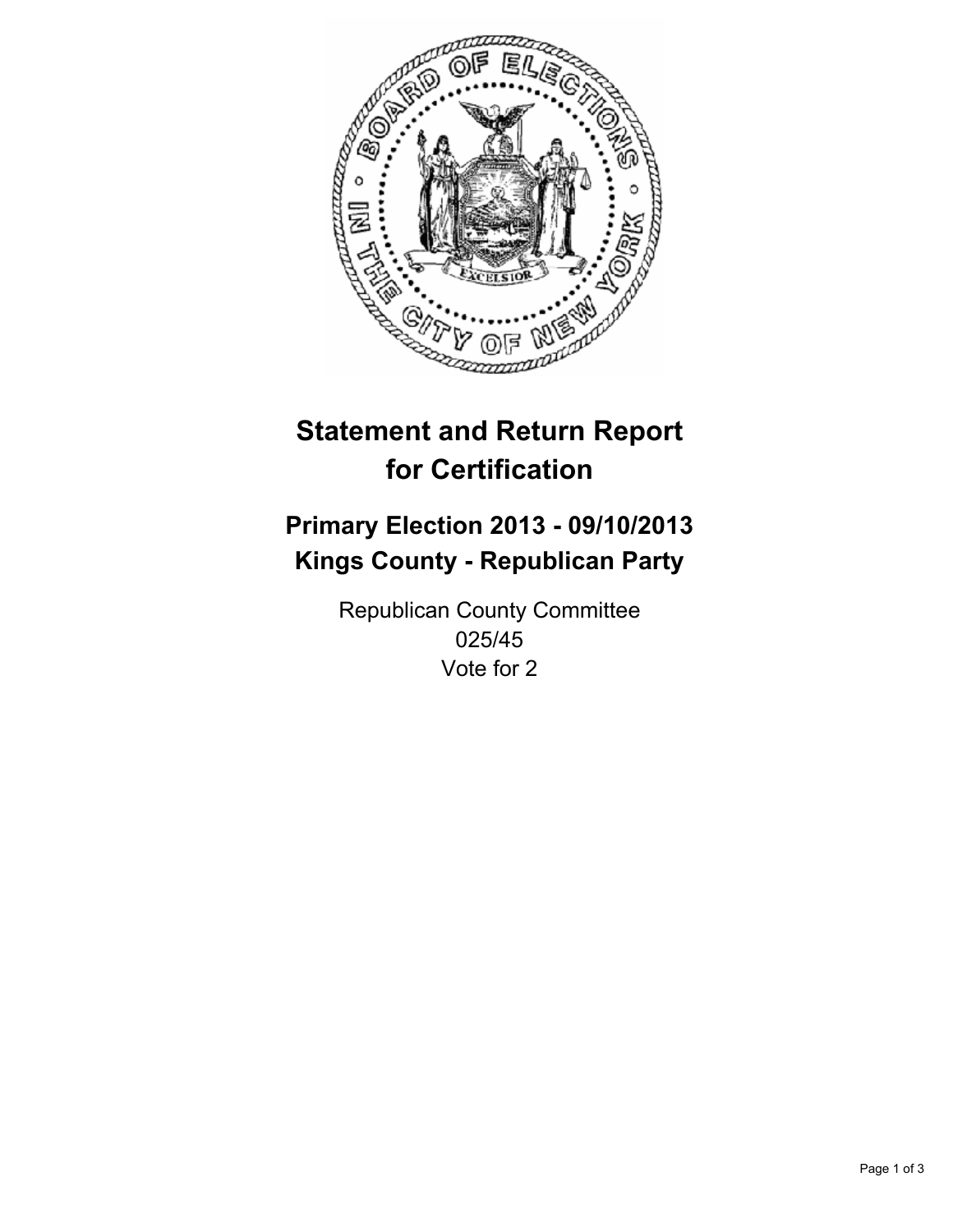

## **Assembly District 45**

| <b>EMERGENCY</b>      | 0        |
|-----------------------|----------|
| ABSENTEE/MILITARY     |          |
| <b>FEDERAL</b>        | 0        |
| SPECIAL PRESIDENTIAL  | 0        |
| <b>AFFIDAVIT</b>      | 0        |
| <b>RITA KULIK</b>     |          |
| <b>IGOR KULIK</b>     | $\Omega$ |
| <b>YELENA SIMAROV</b> | 2        |
| <b>MIRON SIMAROV</b>  |          |
| <b>Total Votes</b>    | 4        |
|                       |          |